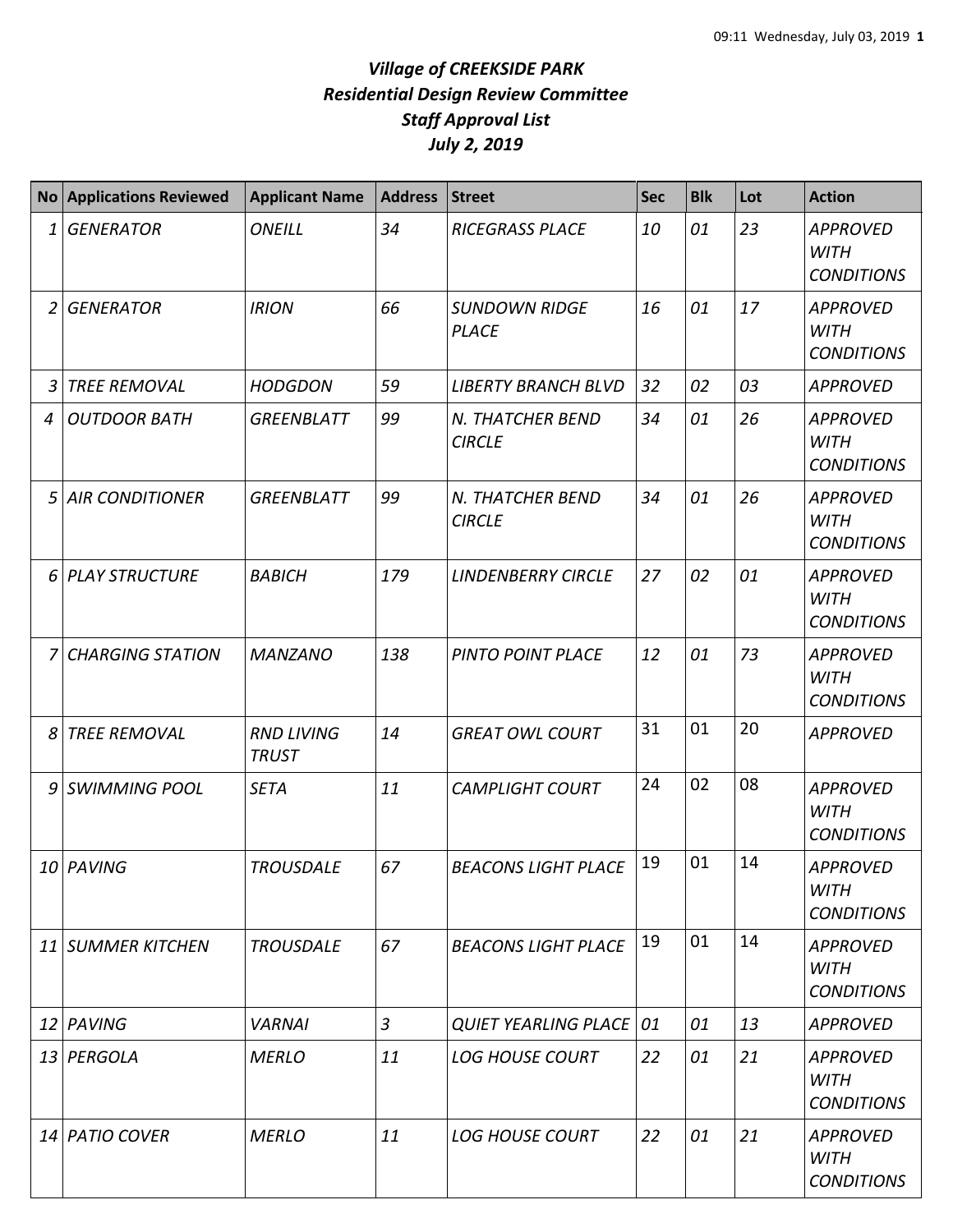| <b>No</b>       | <b>Applications Reviewed</b>                            | <b>Applicant Name</b> | <b>Address</b> | <b>Street</b>                          | <b>Sec</b> | <b>Blk</b> | Lot | <b>Action</b>                                       |
|-----------------|---------------------------------------------------------|-----------------------|----------------|----------------------------------------|------------|------------|-----|-----------------------------------------------------|
|                 | 15 PAVERS                                               | <b>MICHAELIS</b>      | 39             | <b>VALLEY COTTAGE</b><br><b>PLACE</b>  | 26         | 01         | 10  | <b>APPROVED</b>                                     |
|                 | 16 HOME IMPROVEMENT MICHAELIS<br><b>MATERIAL CHANGE</b> |                       | 39             | <b>VALLEY COTTAGE</b><br><b>PLACE</b>  | 26         | 01         | 10  | <b>APPROVED</b>                                     |
|                 | 17 HOME IMPROVEMENT<br><b>COLOR CHANGE</b>              | <b>WOODDELL</b>       | $\overline{3}$ | <b>WRANGLER PASS</b><br><b>DRIVE</b>   | 15         | 01         | 01  | <b>APPROVED</b>                                     |
| 18              | <b>ROOM ADDITION</b>                                    | <b>WOODDELL</b>       | $\mathfrak{Z}$ | <b>WRANGLER PASS</b><br><b>DRIVE</b>   | 15         | 01         | 01  | <b>APPROVED</b><br><b>WITH</b><br><b>CONDITIONS</b> |
| 19              | PAVING                                                  | <b>AYMOND</b>         | 10             | <b>SILVER ARROW COURT</b>              | 14         | 03         | 10  | <b>APPROVED</b>                                     |
| 20 l            | PAVING                                                  | <b>BROWN</b>          | $\overline{3}$ | <b>BUTTERNUT GROVE</b><br><b>PLACE</b> | 04         | 01         | 10  | <b>APPROVED</b><br><b>WITH</b><br><b>CONDITIONS</b> |
| 21              | <b>SWIMMING POOL</b>                                    | <b>LYONS</b>          | 59             | <b>NATURE SONG DRIVE</b>               | 40         | 01         | 16  | <b>APPROVED</b><br><b>WITH</b><br><b>CONDITIONS</b> |
| 22              | <b>FIREPIT</b>                                          | <b>LYONS</b>          | 59             | <b>NATURE SONG DRIVE</b>               | 40         | 01         | 16  | <b>APPROVED</b><br><b>WITH</b><br><b>CONDITIONS</b> |
| 23              | <b>SWIMMING POOL</b>                                    | <b>RANA</b>           | 10             | <b>DEVON DALE DRIVE</b>                | 20         | 01         | 33  | <b>APPROVED</b><br><b>WITH</b><br><b>CONDITIONS</b> |
| 24 I            | <b>SWIMMING POOL</b>                                    | <b>KUTAC</b>          | 91             | <b>LINDENBERRY CIRCLE</b>              | 27         | 02         | 14  | <b>APPROVED</b><br><b>WITH</b><br><b>CONDITIONS</b> |
| 25 <sup>1</sup> | <b>SWIMMING POOL</b>                                    | <b>HAWKINS</b>        | $\overline{2}$ | S. PINTO POINT CIRCLE                  | 12         | 01         | 06  | <b>APPROVED</b><br><b>WITH</b><br><b>CONDITIONS</b> |
|                 | 26 SWIMMING POOL                                        | <b>WEBSTER</b>        | 26             | <b>VERDIN PLACE</b>                    | 13         | 01         | 39  | <b>APPROVED</b><br><b>WITH</b><br><b>CONDITIONS</b> |
|                 | 27 FIRE PIT                                             | <b>WEBSTER</b>        | 26             | <b>VERDIN PLACE</b>                    | 13         | 01         | 39  | <b>APPROVED</b><br>WITH<br><b>CONDITIONS</b>        |
|                 | 28 SUMMER KITCHEN                                       | <b>NELSON</b>         | 83             | S. SHIMMERING ASPEN<br><b>CIRCLE</b>   | 19         | 01         | 19  | <b>APPROVED</b><br><b>WITH</b><br><b>CONDITIONS</b> |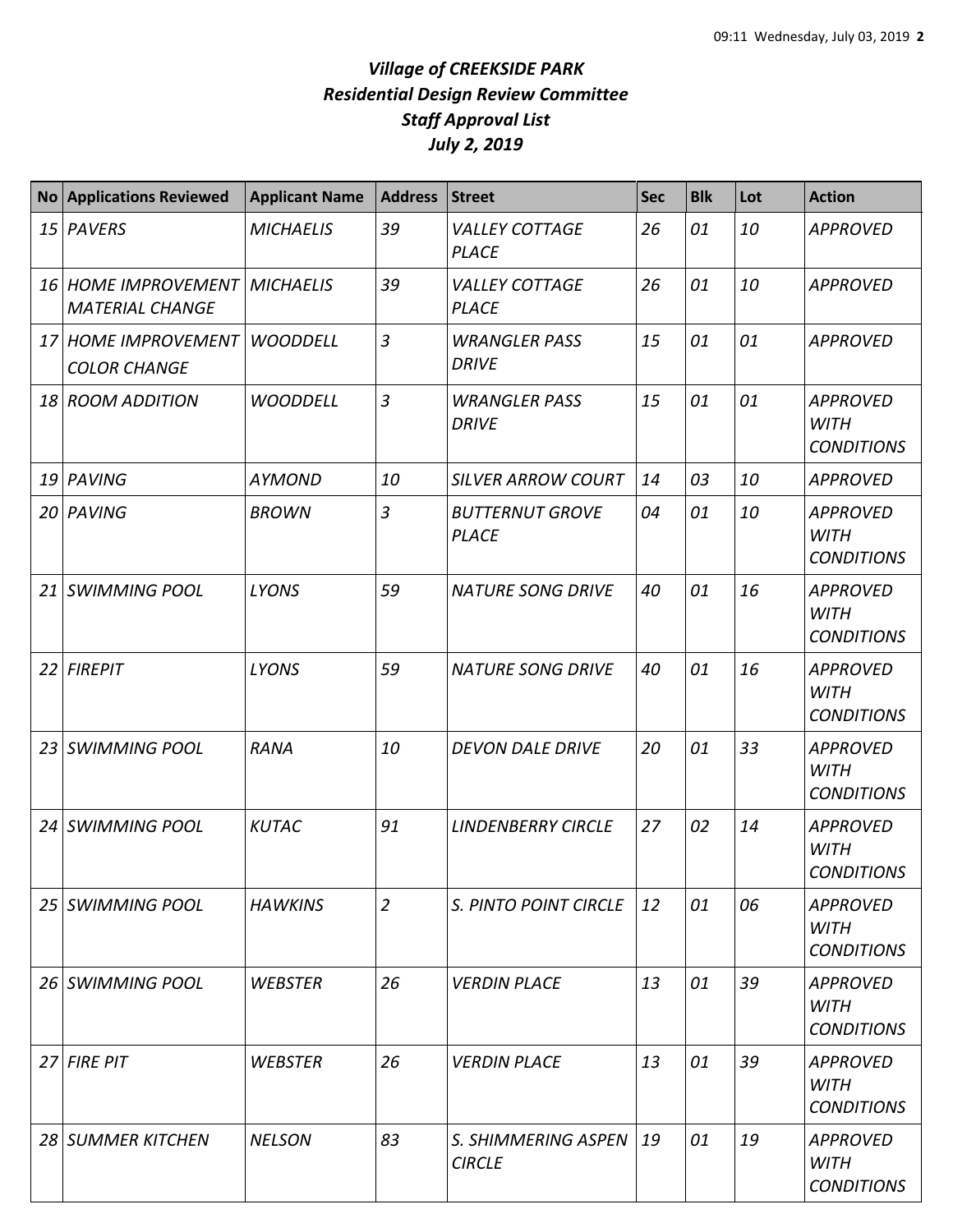|    | <b>No Applications Reviewed</b> | <b>Applicant Name</b> | <b>Address</b> | <b>Street</b>                            | <b>Sec</b> | <b>Blk</b> | Lot | <b>Action</b>                                       |
|----|---------------------------------|-----------------------|----------------|------------------------------------------|------------|------------|-----|-----------------------------------------------------|
|    | 29 FENCE                        | <b>KILIANY</b>        | $\overline{3}$ | <b>GRANITE PATH PLACE</b>                | 04         | 03         | 09  | <b>APPROVED</b><br><b>WITH</b><br><b>CONDITIONS</b> |
| 30 | SWIMMING POOL                   | <b>ARTEAGA</b>        | 6              | <b>JADEN OAKS PLACE</b>                  | 24         | 01         | 13  | <b>APPROVED</b><br><b>WITH</b><br><b>CONDITIONS</b> |
| 31 | <b>PLAY STRUCTURE</b>           | <b>BRODNER</b>        | 79             | <b>BLUE NORTHER DRIVE</b>                | 35         | 01         | 14  | <b>APPROVED</b>                                     |
| 32 | <b>SUMMER KITCHEN</b>           | <b>MICHAELIS</b>      | 39             | <b>VALLEY COTTAGE</b><br><b>PLACE</b>    | 26         | 01         | 10  | <b>APPROVED</b><br><b>WITH</b><br><b>CONDITIONS</b> |
| 33 | <b>GENERATOR</b>                | <b>WOHLFARTH</b>      | 19             | S. BRAIDED BRANCH<br><b>DRIVE</b>        | 31         | 02         | 03  | <b>APPROVED</b><br><b>WITH</b><br><b>CONDITIONS</b> |
| 34 | <b>YARD STRUCTURE</b>           | <b>BONNOT</b>         | 46             | <b>CASSENA GROVE PLACE</b>               | 36         | 01         | 31  | <b>APPROVED</b><br><b>WITH</b><br><b>CONDITIONS</b> |
| 35 | <b>FENCE</b>                    | <b>LIMMER</b>         | 95             | SANDWELL PLACE                           | 09         | 02         | 05  | <b>APPROVED</b>                                     |
| 36 | <b>PATIO COVER</b>              | <b>HARROD</b>         | 18             | <b>CAMPLIGHT COURT</b>                   | 24         | 02         | 05  | <b>APPROVED</b><br><b>WITH</b><br><b>CONDITIONS</b> |
| 37 | <b>FIREPLACE</b>                | <b>HARROD</b>         | 18             | <b>CAMPLIGHT COURT</b>                   | 24         | 02         | 05  | <b>APPROVED</b><br><b>WITH</b><br><b>CONDITIONS</b> |
| 38 | <b>SWIMMING POOL</b>            | <b>MANN</b>           | 11             | <b>RED WAGON DRIVE</b>                   | 07         | 02         | 09  | <b>APPROVED</b><br><b>WITH</b><br><b>CONDITIONS</b> |
|    | 39 SWIMMING POOL                | <b>OBRIEN</b>         | 190            | <b>S. THATCHER BEND</b><br><b>CIRCLE</b> | 36         | 01         | 07  | <b>APPROVED</b><br><b>WITH</b><br><b>CONDITIONS</b> |
|    | 40 PERGOLA                      | <b>RANA</b>           | 10             | <b>DEVON DALE DRIVE</b>                  | 20         | 01         | 33  | <b>APPROVED</b><br><b>WITH</b><br><b>CONDITIONS</b> |
|    | 41 SWIMMING POOL                | <b>ALAVARDO</b>       | 10             | <b>WANING MOON DRIVE</b>                 | 30         | 01         | 08  | <b>APPROVED</b><br><b>WITH</b><br><b>CONDITIONS</b> |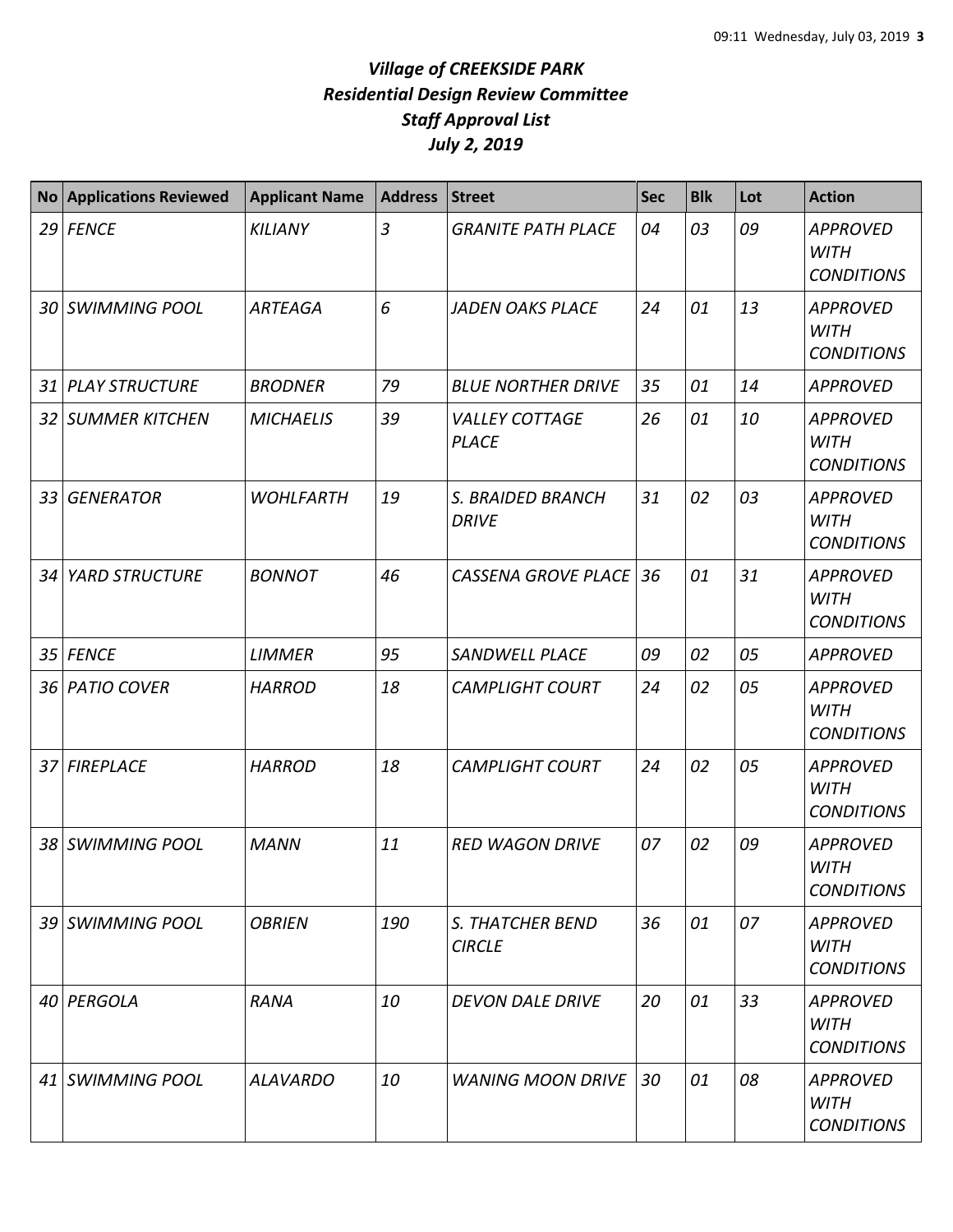| <b>No</b> | <b>Applications Reviewed</b> | <b>Applicant Name</b> | <b>Address</b> | <b>Street</b>                          | <b>Sec</b> | <b>Blk</b> | Lot | <b>Action</b>                                       |
|-----------|------------------------------|-----------------------|----------------|----------------------------------------|------------|------------|-----|-----------------------------------------------------|
| 42        | <b>OUTDOOR BATH</b>          | <b>ALAVARDO</b>       | 10             | <b>WANING MOON DRIVE</b>               | 30         | 01         | 08  | <b>APPROVED</b><br><b>WITH</b><br><b>CONDITIONS</b> |
| 43        | <b>GENERATOR</b>             | <b>DUANCE</b>         | 67             | <b>ELANDER BLOSSOM</b><br><b>DRIVE</b> | 32         | 01         | 43  | <b>APPROVED</b><br><b>WITH</b><br><b>CONDITIONS</b> |
| 44        | <b>DRIVEWAY WIDENING</b>     | <b>STACK</b>          | 58             | N. BEECH SPRING<br><b>CIRCLE</b>       | 10         | 04         | 15  | <b>APPROVED</b>                                     |
| 45        | <b>SWIMMING POOL</b>         | <b>SEGALOFF</b>       | 94             | <b>W. SAWYER RIDGE</b><br><b>DRIVE</b> | 35         | 02         | 14  | <b>APPROVED</b><br><b>WITH</b><br><b>CONDITIONS</b> |
| 46        | <b>SWIMMING POOL</b>         | <b>SALAS</b>          | 18             | E. WADING POND<br><b>CIRCLE</b>        | 08         | 02         | 04  | <b>APPROVED</b><br><b>WITH</b><br><b>CONDITIONS</b> |
| 47        | <b>GENERATOR</b>             | <b>BARNARD</b>        | 134            | S. ARROW CANYON<br><b>CIRCLE</b>       | 03         | 01         | 21  | <b>APPROVED</b><br><b>WITH</b><br><b>CONDITIONS</b> |
| 48        | <b>YARD STRUCTURE</b>        | <b>BARNARD</b>        | 134            | S. ARROW CANYON<br><b>CIRCLE</b>       | 03         | 01         | 21  | <b>APPROVED</b><br><b>WITH</b><br><b>CONDITIONS</b> |
| 49        | <b>SWIMMING POOL</b>         | <b>WEINER</b>         | 90             | <b>W. SAWYER RIDGE</b><br><b>DRIVE</b> | 35         | 02         | 13  | <b>APPROVED</b><br><b>WITH</b><br><b>CONDITIONS</b> |
| 50        | <b>COLOR CHANGE</b>          | <b>ARNOLD</b>         | 66             | <b>VALERA RIDGE DRIVE</b>              | 15         | 02         | 04  | <b>APPROVED</b>                                     |
| 51        | <b>DETACHED BUILDING</b>     | <b>OROZCO</b>         | 72             | S. WATERBRIDGE<br><b>DRIVE</b>         | 29         | 01         | 07  | <b>APPROVED</b><br><b>WITH</b><br><b>CONDITIONS</b> |
|           | 52 PLAY STRUCTURE            | <b>OROZCO</b>         | 72             | S. WATERBRIDGE<br><b>DRIVE</b>         | 29         | 01         | 07  | <b>APPROVED</b><br><b>WITH</b><br><b>CONDITIONS</b> |
|           | 53 PAVING                    | <b>OROZCO</b>         | 72             | S. WATERBRIDGE<br><b>DRIVE</b>         | 29         | 01         | 07  | <b>APPROVED</b>                                     |
|           | 54 SWIMMING POOL             | <b>ORTEGA</b>         | 18             | <b>WHITBARROW PLACE</b>                | 28         | 01         | 16  | <b>APPROVED</b><br><b>WITH</b><br><b>CONDITIONS</b> |